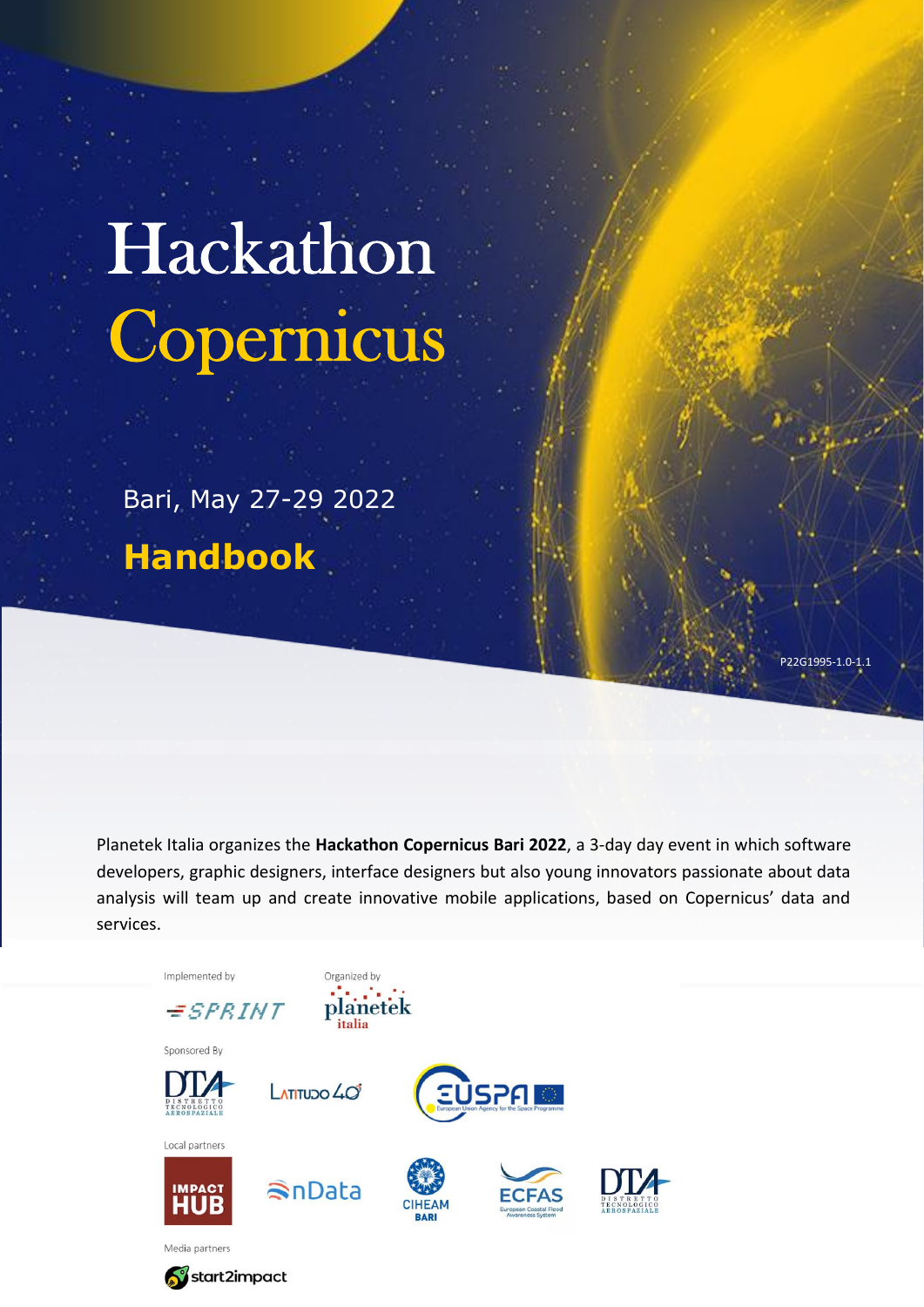The **Copernicus program** is funded and coordinated by the **European Commission**. It collects satellite images from different sources including in-situ sensors, processes them and provides reliable and updated information mostly as Free and OpenData in six thematic areas: land, sea, atmosphere, climate change, emergency management and security.

Participation to the Copernicus Hackathon-Bari 2022 is free of charge.

The event is intended as a 3-day full immersion in the creation of innovative applications.

This **Handbook** describes all the Hackathon processes and information: Rules of participation (how to apply, participant eligibility, schedule, prizes, intellectual property, etc.), Themes and Challenges, as well as the role of involved partners (organisers, organising committee, mentors, sponsors, etc.).

The latest update of this document is always available online at: [http://hackcopernicus.planetek.it/handbook.](http://hackcopernicus.planetek.it/handbook)

Implemented by







Snonsored By



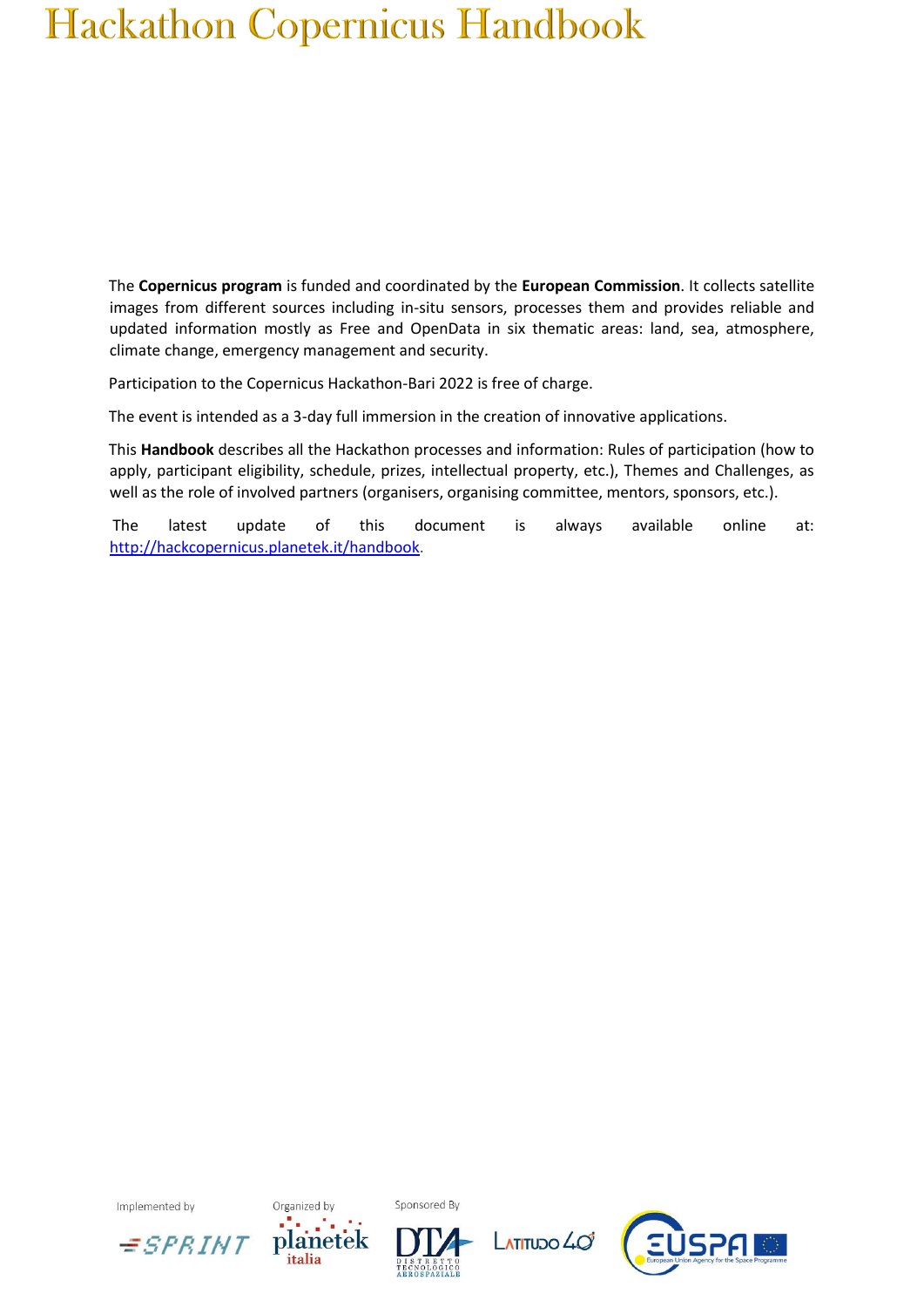### **Rules of Participation**

#### **Preamble**

The Hackathon Copernicus is originated to stimulate the generation of new business ideas based on Copernicus data and services.

The Hackathon Copernicus is implemented by Sprint Lab (hereinafter "Coordinator") and organised by Planetek Italia (hereinafter "Organiser").

The organiser **Planetek Italia** is an Italian SME (Small and Medium Enterprise), established in 1994, which employs 50 men and women, passionate and skilled in Geoinformatics, Space solutions, and Earth science. The company provides solutions to exploit the value of geospatial data through all phases of data life cycle from acquisition, storage, management up to analysis and sharing. Planetek operates in many application areas ranging from environmental and land monitoring to open government and smart cities, and including defense and security, as well as scientific missions and planetary exploration.

Partners of Planetek Italia for the organization of Hackathon Copernicus - Bari 2022 are **The Hub**, **onData, Ciheam Bari, the ECFAS project and DTA (Distretto Tecnologico Aerospaziale)**.

**The Hub** manages Impact Hub Bari and runs the SPRINT 2022 initiative, a great innovation programme with over 32 events and 2000 people involved among professionals, startups, students, institutions, innovators, companies and schools, experimenting with open innovation and digital innovation in industrial processes. A dynamic development path aimed at building a virtuous and concrete connection between innovative companies, training and the world of work.

**onData** is the Italian non-profit organisation that promotes transparency, digital skills and investigative journalism.

**Ciheam Bari** is a Centre for post-graduate training, applied scientific research and design of *in loco* partnership actions within the framework of international research and cooperation programmes.

**ECFAS** is a project run by [a consortium](https://www.ecfas.eu/consortium/) of entities and is about the implementation of a European Copernicus Coastal Flood Awareness System.

**DTA** promotes the meeting and collaboration between the excellence of the aerospace sector, promoting and carrying out research and development projects, training and transfer of technological innovation.

#### **1. Objectives**

The Hackathon Copernicus pursues the following objectives:

- Increase the number of users of Copernicus data and services
- **EXECT** Stimulate the generation of new business ideas based on Copernicus data and services
- Raising awareness of the opportunities offered by Copernicus data and services
- Train potential users on how to access and use Copernicus data and services
- Support the development of a thriving Copernicus downstream eco-system, by favouring cooperation between multiple stakeholders and maximise the socio-economic benefits of Copernicus

Implemented by







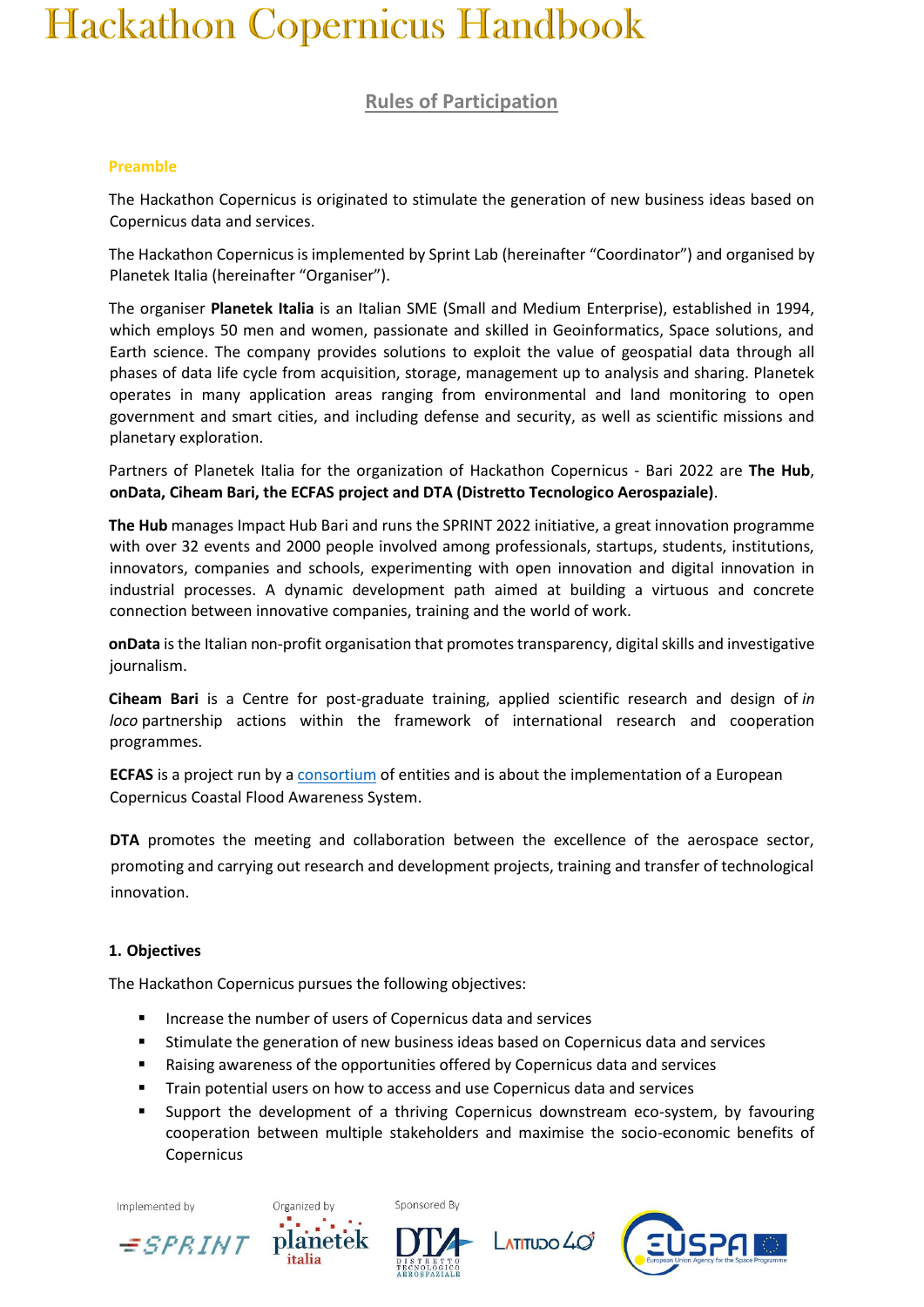The Bari Copernicus Hackathon furthermore aims at encouraging the creation of start-ups and new business, by fostering the interconnection of talents, knowledge and professionalism, through the creation of a large network in which exchange and development are integrated with new business opportunities, feeding a fertile and impactful entrepreneurial fabric for the entire economy.

#### **2. Date and location**

The Bari Copernicus Hackathon takes place on the 27<sup>th</sup>-29<sup>th</sup> of May 2022 in Bari.

#### **3. Pre-event trainings**

Participants are expected to attend any pre-event trainings proposed by the Organiser.

#### *Pre-event Hackathon Series webinars*

Planetek organises a cycle of three meetings from April till May 2022 in an informal and relaxed context, to understand and deepen the opportunities that arise from the observation of the Earth and space technologies for companies, startups and enthusiasts. Information and registration forms of the Hackathon Series meetings are available at the Training page of the Hackathon Copernicus.

During these events, Planetek presents the Hackathon initiative, Copernicus' data and services, and technological resources for the participants, encouraging the attendance of free online technical webinars, giving tools for exploiting the time available during the hackathon.

#### *Pre-event webinars*

A series of dedicated free webinars are available for participants. The webinars show how to access and exploit Copernicus data and services, which tools to use for data processing, and where to find ready-made scripts for automatic data processing and analysis. The webinars show examples of applications and the IT infrastructures available for the hackathon such [as Rheticus®,](http://www.rheticus.eu/) t[he CreoDIAS](https://creodias.eu/) [an](https://creodias.eu/)d the [Sentinel Hub.](https://www.sentinel-hub.com/) All the webinars are recorded and available online for the participants to review the contents provided.

| <b>Webinar</b>                                                     |
|--------------------------------------------------------------------|
| <b>Copernicus programme and the DIAS</b>                           |
| Copernicus programme: data & services                              |
| <b>Geospatial data processing: SNAP and Spatial Modeling</b>       |
| Satellite data on the Cloud: Sentinel HUB                          |
| From satellite data to geo-analytics: Rheticus <sup>®</sup>        |
| Satellite data processing on the Cloud: M.App Enterprise           |
| Satellite data processing on the CreoDIAS: Virtual EO Lab          |
| From business ideas to commercial ventures: Copernicus Accelerator |

The recordings of the webinars can always be found a[t](http://hackcopernicus.planetek.it/training) [http://hackcopernicus.planetek.it/training.](http://hackcopernicus.planetek.it/training)



Implemented by





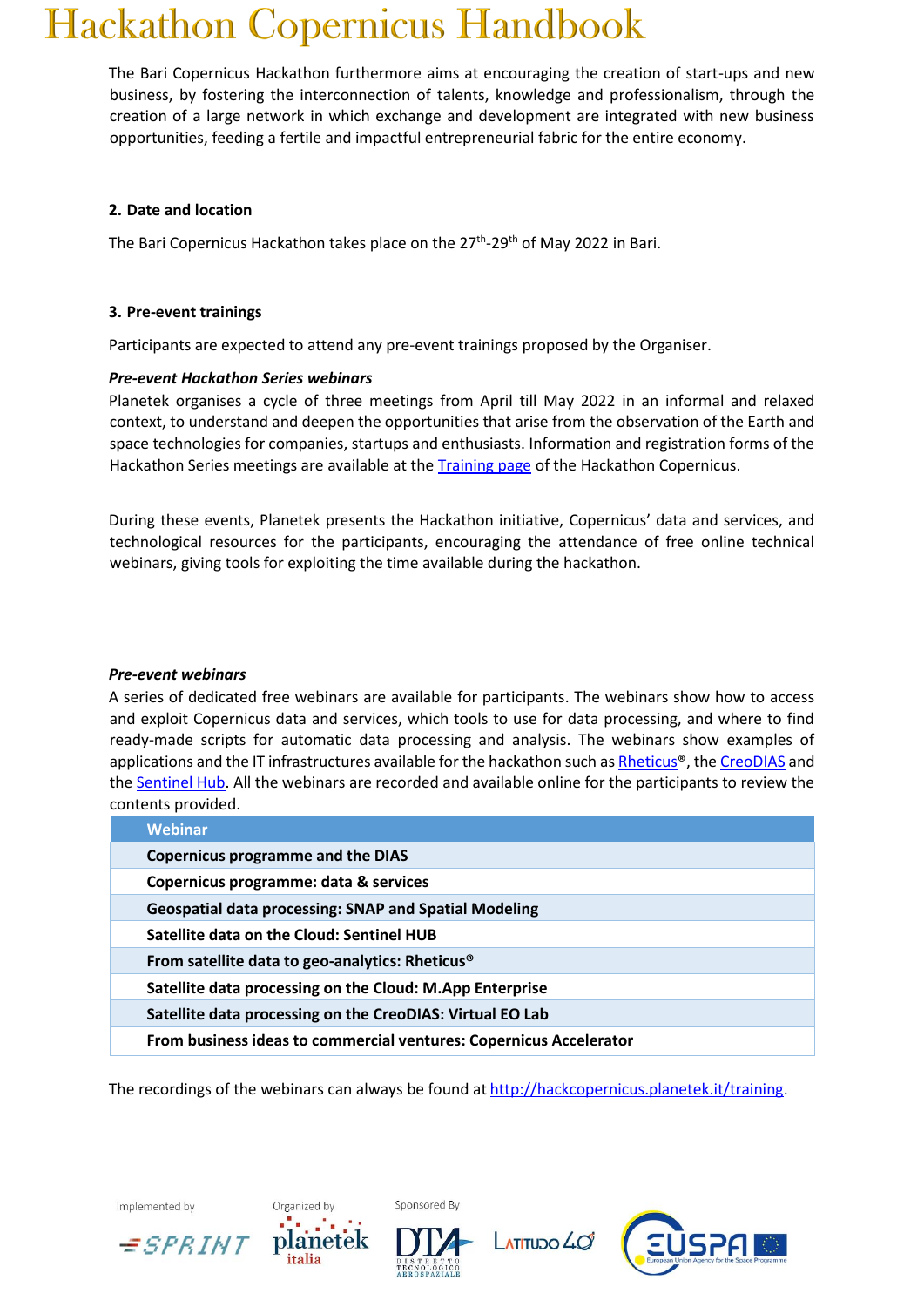#### *Planetek EO-learning website*

Participants are strongly suggested to attend basic EO courses, available for them at the [EO-Learning](https://eolearning.planetek.it/)  [\(planetek.it\)](https://eolearning.planetek.it/) and reachable from the Training page of the Hackathon Copernicus.

#### **4. Who can join?**

All Participants to the Hackathon Copernicus – Bari 2022 shall have skills relevant to software development, including computer programmers, graphic and interface designers, Geographic Information Systems and Earth Observation experts, project managers and thematic experts (agriculture, energy, forestry, oil & gas…), data analysts.

#### **5. Event logistics and related cost**

Participation to the Copernicus Hackathon is free of charge.

#### **6. Registration**

Participants are requested to register for the Copernicus Hackathon before Sunday 29<sup>th</sup> May at [http://hackcopernicus.planetek.it/registration.](http://hackcopernicus.planetek.it/registration)

Participation is limited to 90 participants. Participants can register alone or in teams of two or more, without maximum limit. The Organiser would suggest to have teams with 4 to 5 people to cover all skill sets needed in a start-up. The preferred composition of teams includes experts in app development, graphic / interface design, GIS / Earth observation, business management and people with thematic expertise and/or knowledge of users' needs in the different domain of **Climate Changes**. If not already registered as teams, the Organiser will match the Participants before or during the Hackathon to ensure that each team is composed of participants with a mix of relevant skills as mention above. Ao on line pre-event on the REMO platform is set on May 17<sup>th</sup> 2022.

#### **7. Challenges**

The participants, led by mentors from both the geospatial market and the start-ups ecosystem, are invited to propose and develop disruptive ideas that exploit Copernicus resources to create applications, useful to meet the Hackathon challenges and to build sustainable business models.

Participants are encouraged to organise themselves in multidisciplinary teams to present their ideas to a Selection Board, which consists of authoritative representatives of the digital communication, the aerospace and the industrial Italian market.

A description of the challenges is available a[t Copernicus Hackathon 2022.](https://www.hackcopernicus.planetek.it/) The challenges concern the effect of climate changes on the following sectors:

- Real-estate insuretech
- Critical infrastructures
- Smart cities.







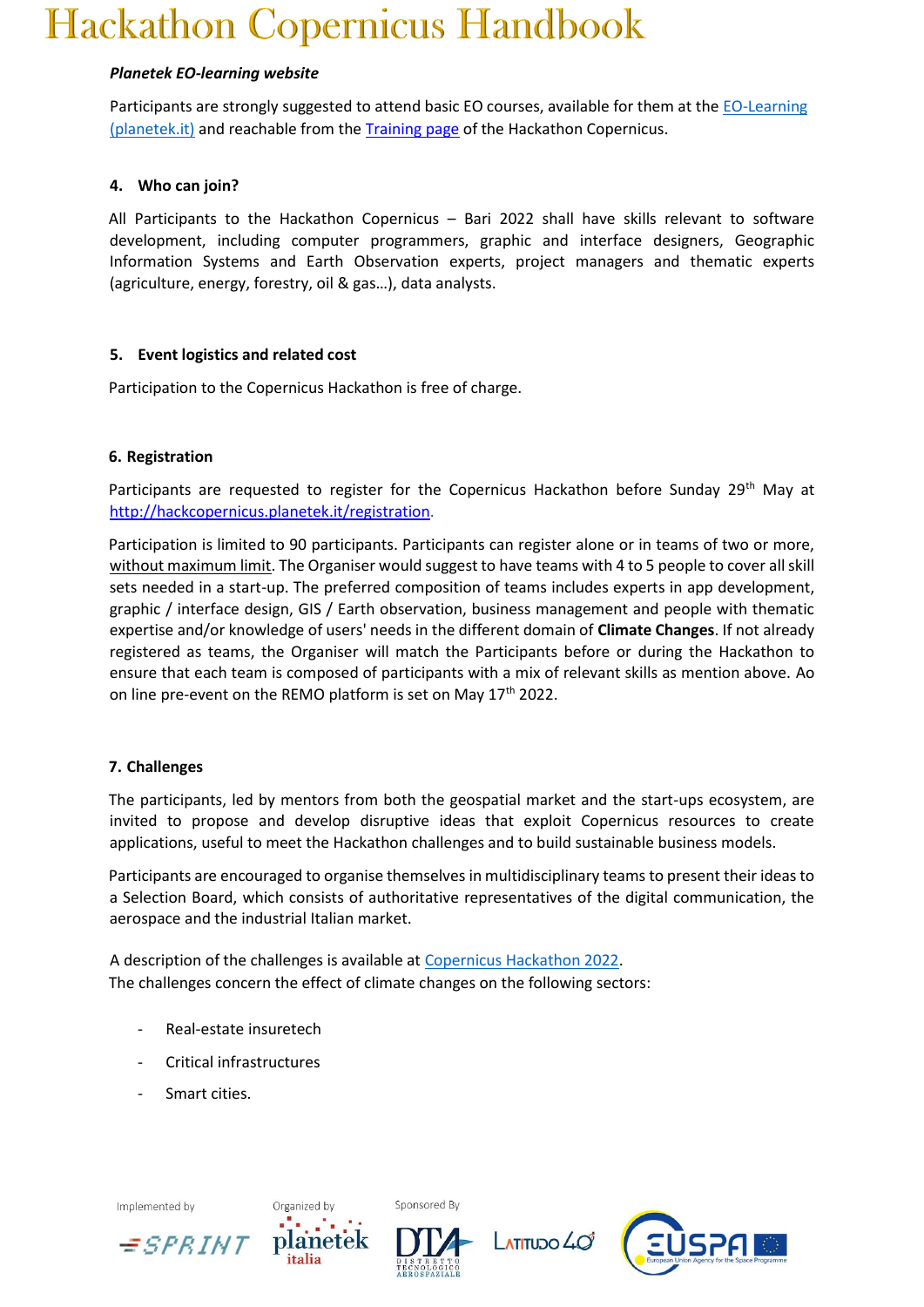#### **8. Technical support**

The Copernicus Hackathon offers business and technical training before and during the event. Organisers provide the Participants with access to relevant coaching and IT infrastructure (hardware, software, API…) throughout the Hackathon, to facilitate access and use of Copernicus data.

Separate conditions may apply for usage of such coaching and IT infrastructure.

#### **9. Expected output**

The Copernicus Hackathon constitute a coding experience during which Copernicus data and services are actually accessed and used. The expected output shall thus go beyond mere concept presentations.

#### **10. Evaluation**

The Organiser has appointed a selection board, to select the best team at the end of the Hackathon.

The solutions presented to the selection board will be evaluated based on the following evaluation criteria:

| <b>Criteria</b>                                                                                                                  | Weight |
|----------------------------------------------------------------------------------------------------------------------------------|--------|
| Relevance to the hackathon topic.                                                                                                | 25%    |
| Interest of the project<br>Is the project innovative? Does it create value for the users? Is it<br>feasible technically?         | 50%    |
| <b>Quality of the team</b><br>Technical and business expertise, understanding of the thematic<br>area, commitment to the project | 25%    |

All experts appointed for the evaluation will sign a declaration of secrecy and non-interest with the Organiser.

#### **11. Selection Board**

Participants will present their ideas to a Selection Board, which will consist of authoritative representatives of the digital communication, the aerospace and the industrial Italian market.

Components of the Selection Board are available at the [dedicated website page.](https://www.hackcopernicus.planetek.it/judges)

#### **12. Mentors**

The participants to Copernicus Hackathon-Bari 2022 will be supported by various mentors who will accompany the activities during the whole 3-day period, and who will provide diversified skills in the field of geospatial data management, big data analysis, access to open data and in the development of innovative business initiatives. You can find who they are at the [dedicated page.](https://www.hackcopernicus.planetek.it/coaches)

Implemented by





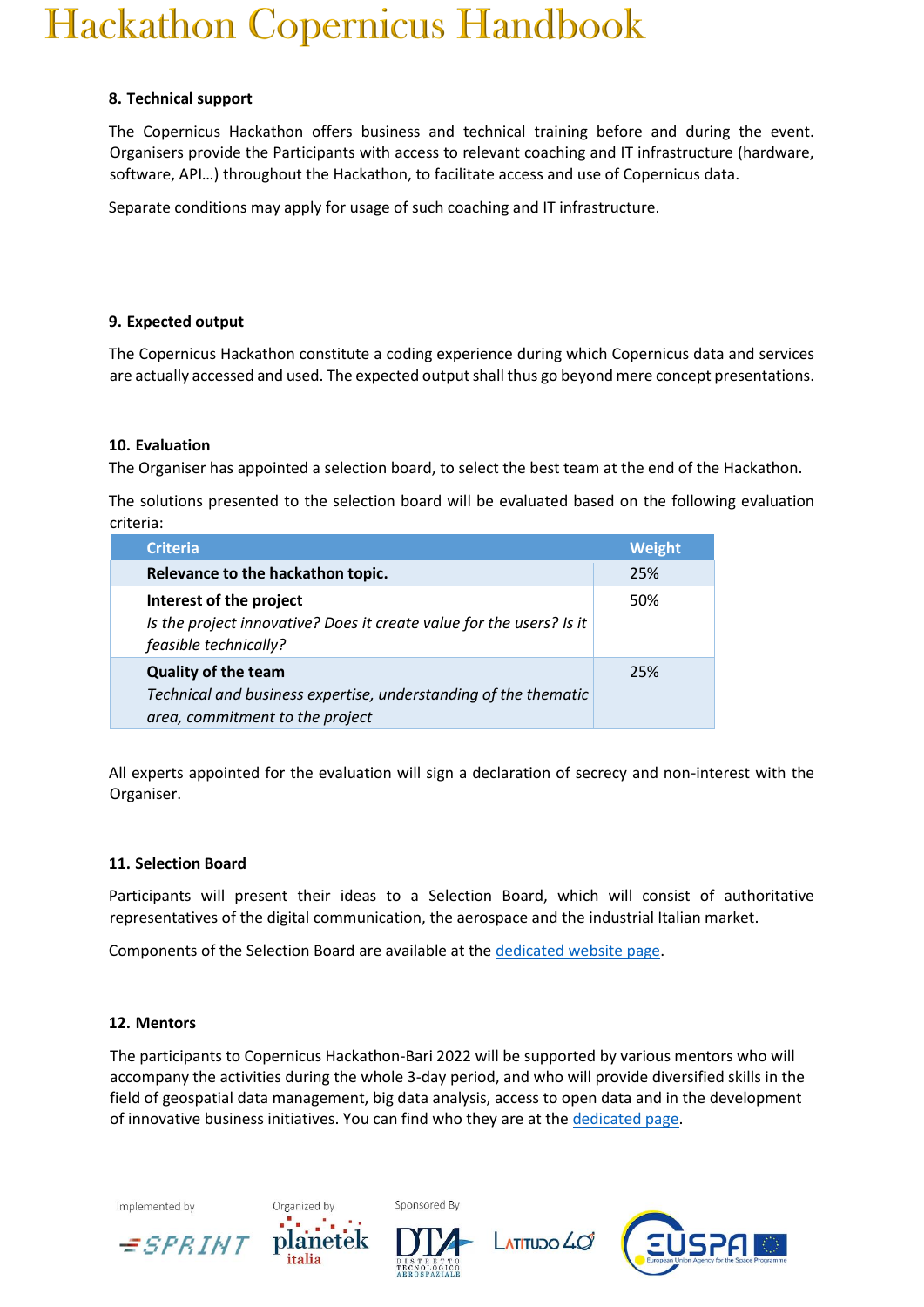#### **14. Awarding of Prizes**

A prize will be given to the best team at the end of the Hackathon.

Il valore complessivo dei premi è di € 5000. Il montepremi sarà diviso in cash e servizi per il totale complessivo.

I team vincitori riceveranno:

- accesso gratuito al percorso di pre-incubazione di 3 giorni Startup Challenge Camp (8-10 Giugno)
- 6 biglietti gratuiti per Startup Weekend Bari 2022 (25-27 Novembre)

• l'accesso al Development Programmes di EUSPA: un percorso internazionale di 3 mesi di supporto tecnico per le neonate startup dell'Hackathon Copernicus 2022

• un premio Diversity and Inclusion di €1000 al miglior team inclusivo con la migliore idea inclusiva

• un premio di €1500 offerto dal nostro partner e sponsor Latitudo 40!

Inoltre, l'Organizzazione dei partner locali assegneranno anche un posto nel programma di Consulenza di The Hub Bari per la creazione e lo sviluppo del business. Ciò garantirà lo sviluppo delle competenze personali nel campo degli affari e il tutoraggio del progetto neonato.

#### **15. Confidentiality & Ownership of the Results**

Participants will own the intellectual property rights to all their developments made during the Copernicus Hackathon. Ownership of the teams' output shall be with the teams' Participants, who will jointly own the app concepts / draft developments.

It is up to the respective teams to protect the developments in the relevant legislations, as far as the apps are in a development status allowing such protection.

The Participants need to ensure that the output of their group work will be an app which will be clearly "free-standing", i.e. based on a software programme which is developed "from scratch" by the Participants and does not contain already existing software from third parties. That will ensure that the later commercial use of the app(s) will not encounter any problems in terms of intellectual property rights belonging to a third party.

The Organiser confirms to not disclose any confidential information acquired through the organisation of a Copernicus Hackathon to any third party. The Organiser furthermore ensures that all experts and mentors involved in the Copernicus Hackathon commit to a non-disclosure agreement.

Implemented by









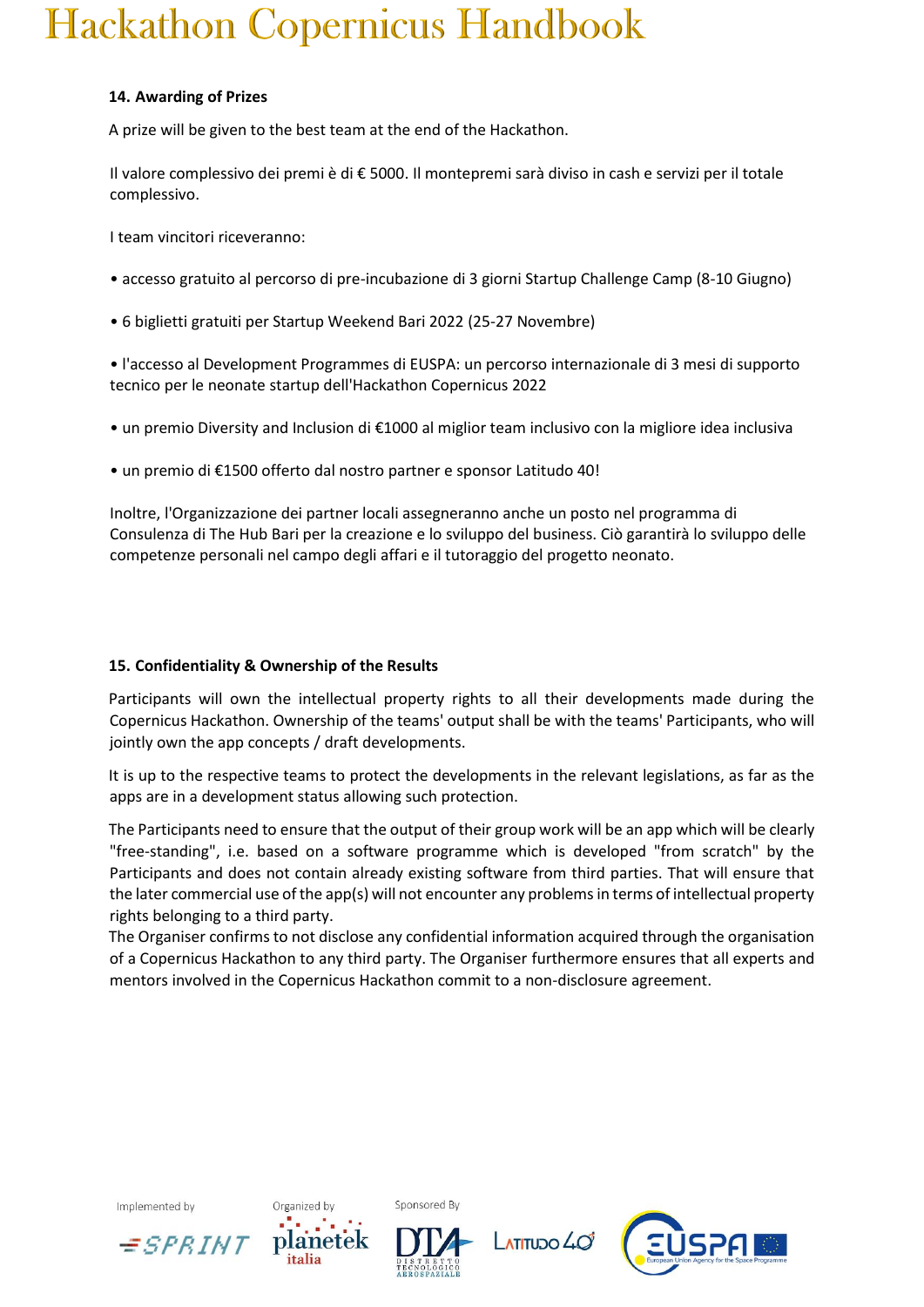#### **16. Data Protection**

The Organiser will handle and protect personal data of all Participants within the frame of the Data Protection Law in the EU - General Data Protection Regulation - GDPR. The personal data of all Participants are handled exclusively in a Member State of the European Union or in a Contracting State of the Agreement on the European Economic Area. Any transfer of personal data to a third country is excluded.

The Participant allows the Organiser to transmit their contact details to the EC and the Coordinator to inform them of all matters related to the Copernicus Hackathon Programme and of any other issues the Coordinator and the EC deem relevant and appropriate.

By participating in the Copernicus Hackathon, all participants acknowledge that the EC, the Coordinator and the Organiser may use their names, country of origin, comments, likenesses, photos and videos (incl. photos/videos taken of the participants during the Copernicus Hackathon), and nonconfidential descriptions of their apps developed during the Copernicus Hackathon in publicity or advertising concerning the Copernicus Hackathon or otherwise in any medium now known or hereafter devised (including the Internet or other interactive networks) at any place and time without further compensation or right of review and agree to waive their rights with respect to any such publicity and advertising.

The obligations related to personal data protection shall continue to be in effect for an unlimited period or as long as prescribed by applicable law.

#### **17. User satisfaction**

Participants agree to complete a short user satisfaction questionnaire after the Hackathon.

#### **18. Miscellaneous**

The award decisions shall not be subject to legal challenge. The decisions rendered by the expert appointed by the Organiser shall be final and binding for all Participants of the Copernicus Hackathon. Participants shall have no right to a justification of such decisions.

The European Commission, the Coordinator and the Organiser reserve the right to modify these terms, including any of the deadlines set forth herein, at any time.

Participation in the Copernicus Hackathon shall be governed by the Italian law and, in case of any dispute related to this agreement, the court of jurisdiction is the Court of Bari.

#### **19. Contact**

For more information please visit[:](http://hackcopernicus.planetek.it/) [http://hackcopernicus.planetek.it](http://hackcopernicus.planetek.it/)

If you have any further questions, please send them to HackCopernicus@planetek.it

Implemented by